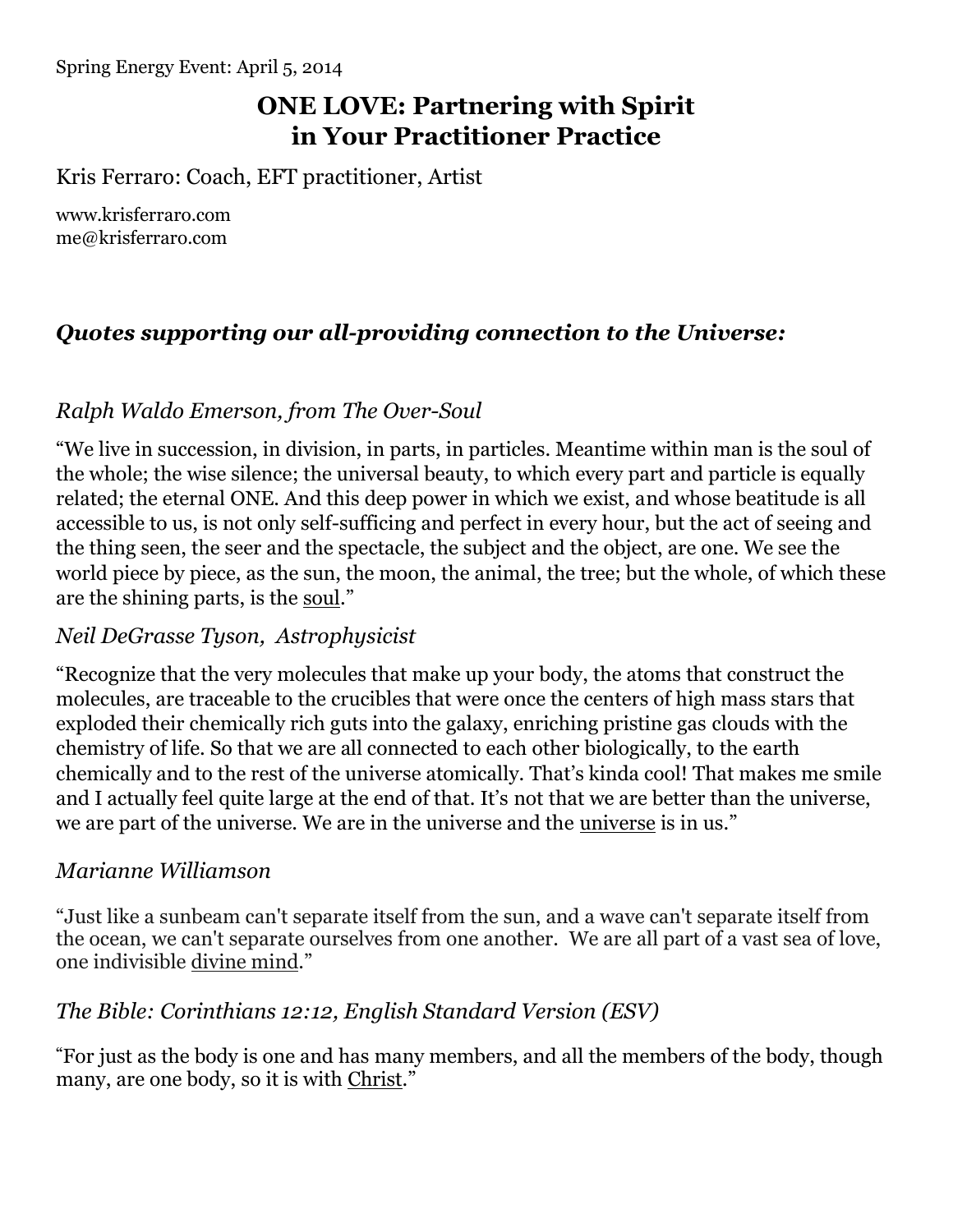## *Shankara, The Upadesasahasri*

"[I am] the nature of Pure Consciousness. I am always the same to beings, one alone; [I am] the highest Brahman, which, like the sky, is all-pervading, imperishable, auspicious, uninterrupted, undivided and devoid of action. I do not belong to anything since I am free from attachment. [I am] the highest Brahman... ever-shining, unborn, one alone, imperishable, stainless, all-pervading, and nondual-That am I, and I am forever released."

## *Larry Dossey, M.D., from One Mind: How Our Individual Mind is Part of a Greater Consciousness and Why It Matters*

In the 20<sup>th</sup> century we were introduced to several subdivisions of the mind, such as conscious, the preconscious, the subconscious, the unconscious, the collective conscious and the collective unconscious. The One Mind is an additional perspective on our mental landscape. The difference is that the One Mind is not a subdivision. It is the overarching, inclusive dimension to which all the mental components of all individual minds belong.

# **Notes for Discussion:**

- 1. Clearing the judgments, triggers, wounds of early programming and ideas about "them"
- 2. How conscious connection enriches life for you, your clients and the world
- 3. "Tell" VS. "Ask" Models of communication
- 4. "Tell" Model techniques, benefits and shadows
- 5. "Ask" Model techniques
- 6. Visioning exercise with tapping